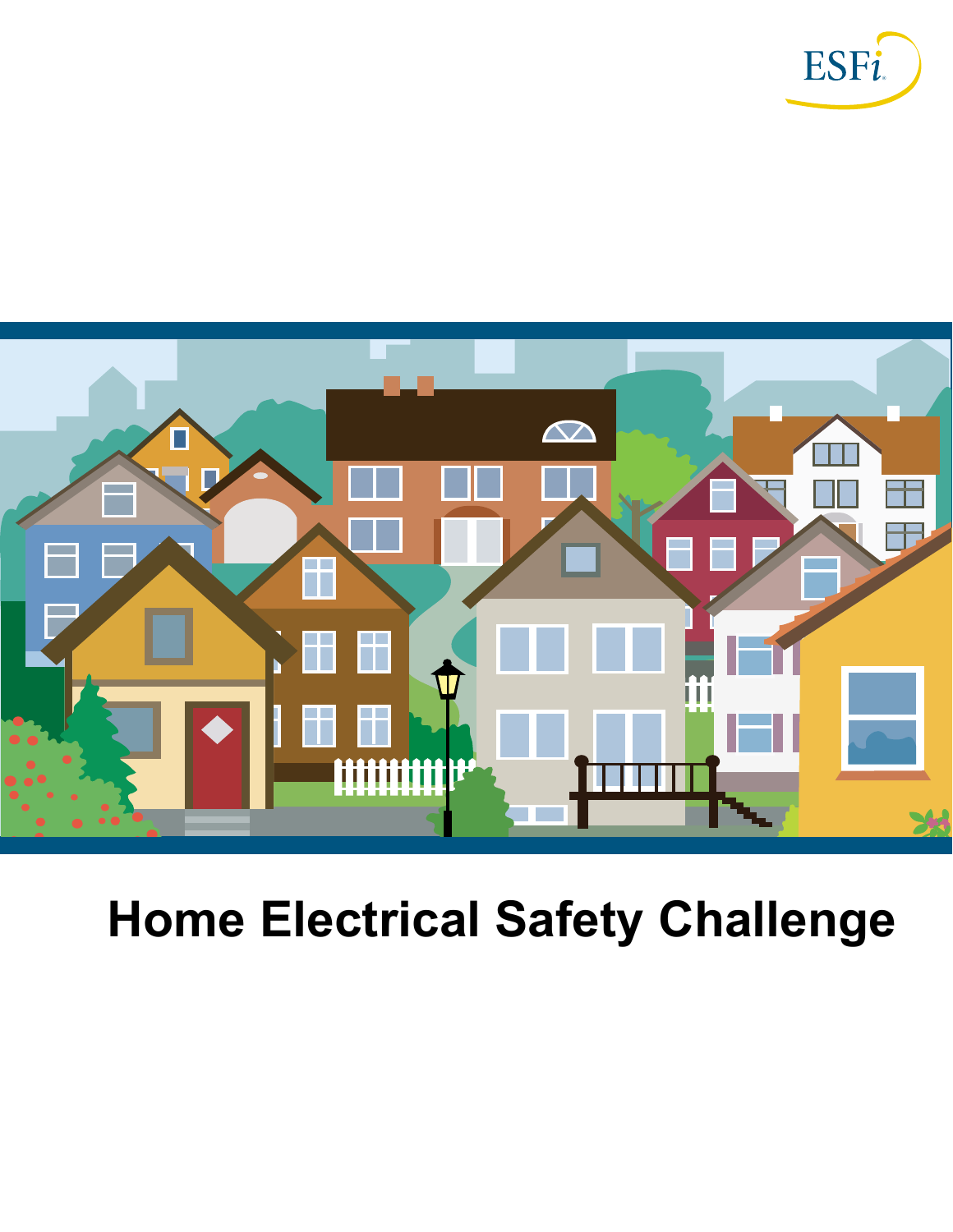

# **Home Electrical Safety Challenge**

#### *Why is there a different kind of outlet in my bathroom? What does that "TEST" button do? Why does the circuit breaker trip every time my portable air conditioner comes on? What's the difference between a power strip and a surge protector?*

Do you know everything you should about your home's electrical system and the electrical products you use in it every day? If you're like most people, the answer is probably "no." It's time to change that. Electrically-related home fires and incidents result in hundreds of deaths, thousands of injuries and more than a billion dollars in property damage each year. A healthy respect for electricity and a basic knowledge of electrical safety practices can help keep your home and family safe from electrical hazards all year long.

The Home Electrical Safety Challenge provides a simple exercise to help you give your home an electrical safety "check-up." Each week during National Electrical Safety Month, use the Challenge worksheets in this sectionto take a look at a different area of your home. Learn to identify potential electrical hazards and correct them. Making a few easy changes to improve safety can also lead to increased energy efficiency and savings on your utility bills.

## *Is your home ready for the challenge?*

The Home Electrical Safety Challenge was developed to help raise awareness about potential home electrical hazards. This exercise is not a substitute for an electrical system inspection performed by a licensed, qualified electrician.

Many of the conditions that cause electrical fires and incidents can be detected during a home electrical system inspection.

ESFI recommends that you have an electrical system inspection conducted if:

- Your home is 40 years old or older
- You purchase a previously-owned home
- Your home has undergone a major renovation
- You have added major new appliances in the last 10 years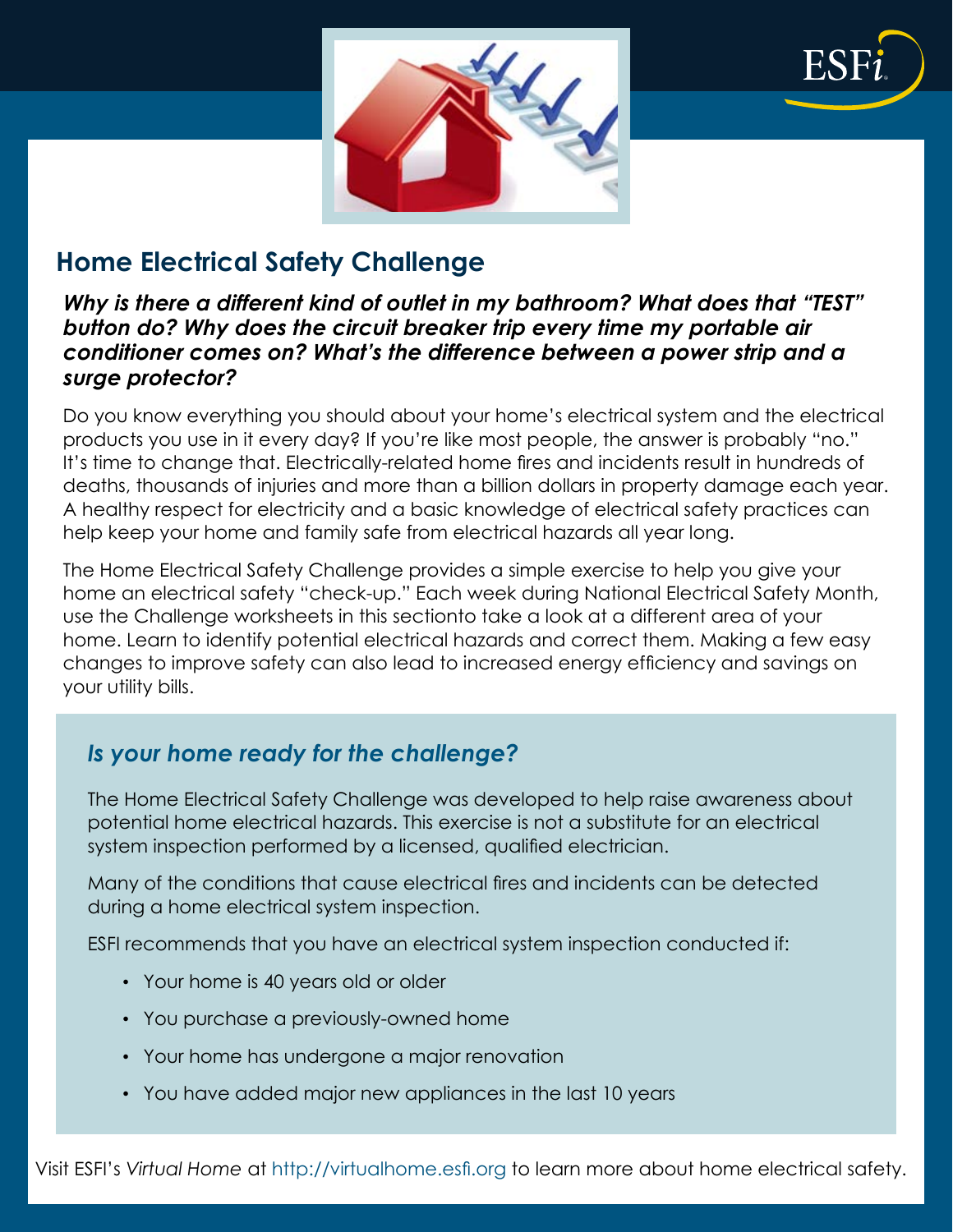

Use this worksheet to help you evaluate the electrical safety of your kitchen. Mark your answers below. Then, check them against the ESFI-recommended answers on the Answer Key. Visit ESFI's *Virtual Home* at http://virtualhome.esfi.org to learn more about home electrical safety.

## **Week 1: Cooking Up Safety in the Kitchen**

 **Y N**

- 1. Are the range, oven, and exhaust hood clean and free of debris?
- $\Box$   $\Box$  2. Is the cooking area around the range/oven clear of combustibles, such as towels, napkins, and pot holders?
- $\Box$   $\Box$  3. Is there enough room to allow for air circulation behind the refrigerator?
- $\Box$   $\Box$  4. Are the refrigerator coils free of dirt buildup that reduces efficiency and creates a fire hazard?
- $\Box$   $\Box$  5. Are there electrical appliances placed near the sink?
- 6. Have you tested your ground fault circuit interrupters (GFCIs) this O 0 month?
- **□ □** 7. Do you plug all of your counter top appliances into GFCI-protected outlets?
- $\Box$   $\Box$  8. Are all electrical cords in good condition with no signs of fraying, cracking, or other damage?
- $\Box$   $\Box$  9. Are there any appliance cords placed close to a hot surface like the toaster, oven or range?
- $\Box$   $\Box$  10. Do you have appliance cords that are dangling from counters or tables where they could be pulled on or tripped over?
- $\Box$   $\Box$  11. Do you leave your toaster, coffee maker, and other counter top appliances plugged in when you are not using them?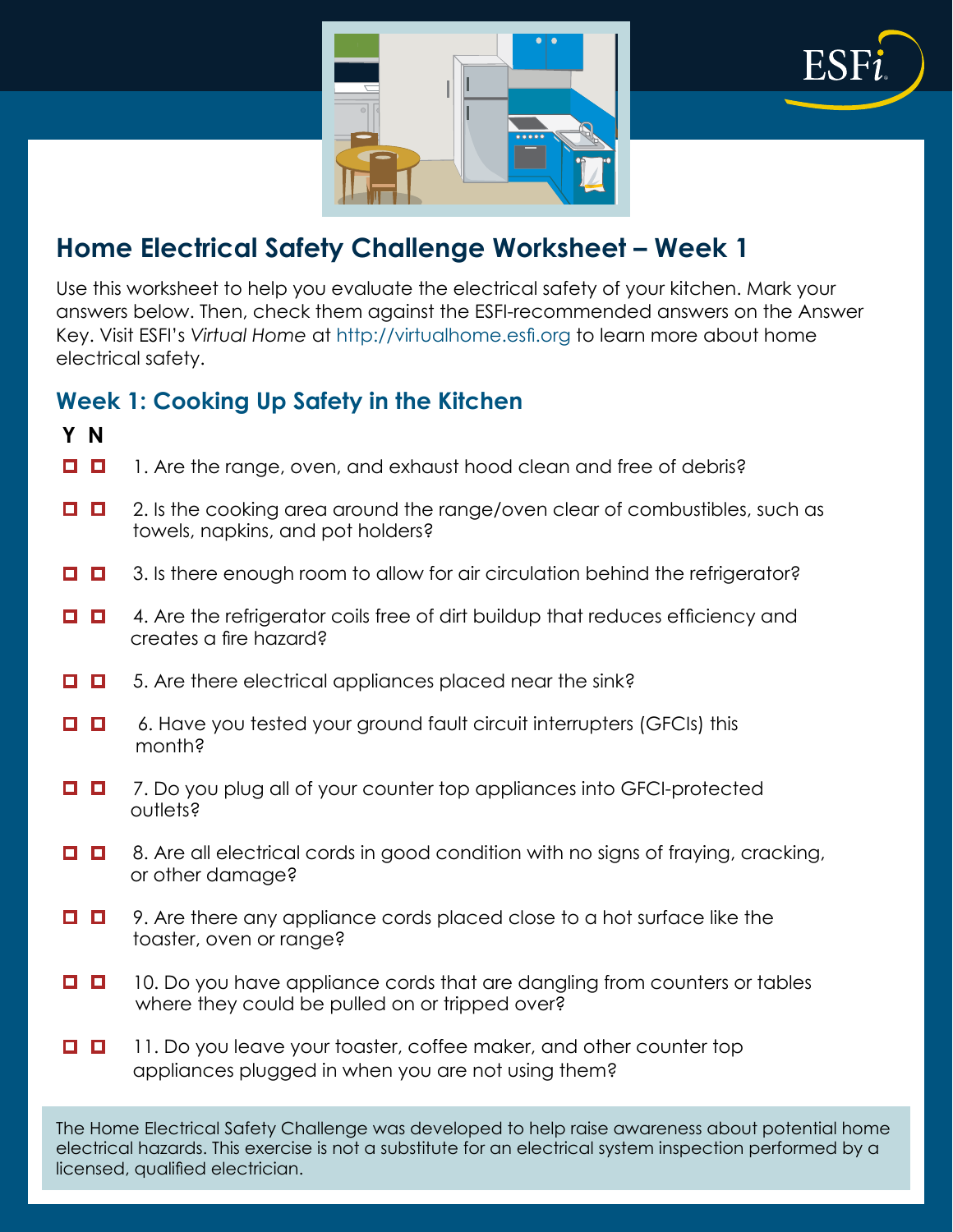

Use this worksheet to help you evaluate the electrical safety of your family room. Mark your answers below. Then, check them against the ESFI-recommended answers on the Answer Key. Visit ESFI's *Virtual Home* at http://virtualhome.esfi.org to learn more about home electrical safety.

## **Week 2: Plug Into Safety in the Family Room**

 **Y N**

- $\Box$   $\Box$  1. Is your home equipped with tamper resistant receptacles (TRRs) to reduce the risk of electric shock injuries to children?
- **□ □** 2. Are all of your light switch and outlet cover plates in good condition and not cracked or broken?
- $\Box$  3. Are any of the light switch plates or outlet cover plates hot to the touch?  $\Box$
- $\Box$   $\Box$  4. Is furniture arranged so that outlets are available for all of your lamps, entertainment equipment, and appliances without the use of extension cords?
- 5. Are you using an extension cord as a permanent power solution?
- $\Box$  6. Do you check extension cords before each use to ensure they are in good working order with no signs of fraying, cracking, or other damage?
- $\Box$   $\Box$  7. Are you using power strips because you have too few outlets to meet your needs?
- $\Box$   $\Box$  8. Do you know the capacity of the circuit to which your power strip is connected and the power requirements of the equipment being plugged in?
- **D** 9. Is your computer and other electronic equipment protected from power surges by a surge protector?
- $\Box$   $\Box$  10. Does your surge protector have cable and phone jacks to provide protection for your phone, fax, modem, cable receiver, and television?
- $\Box$  11. Is your surge protector plugged directly into a three-prong grounded outlet?
- $\Box$  12. Do your entertainment center and computer equipment have plenty of space around them for ventilation?
- $\Box$   $\Box$  13. Are liquids, including drinks, kept away from electrical items like televisions and computers?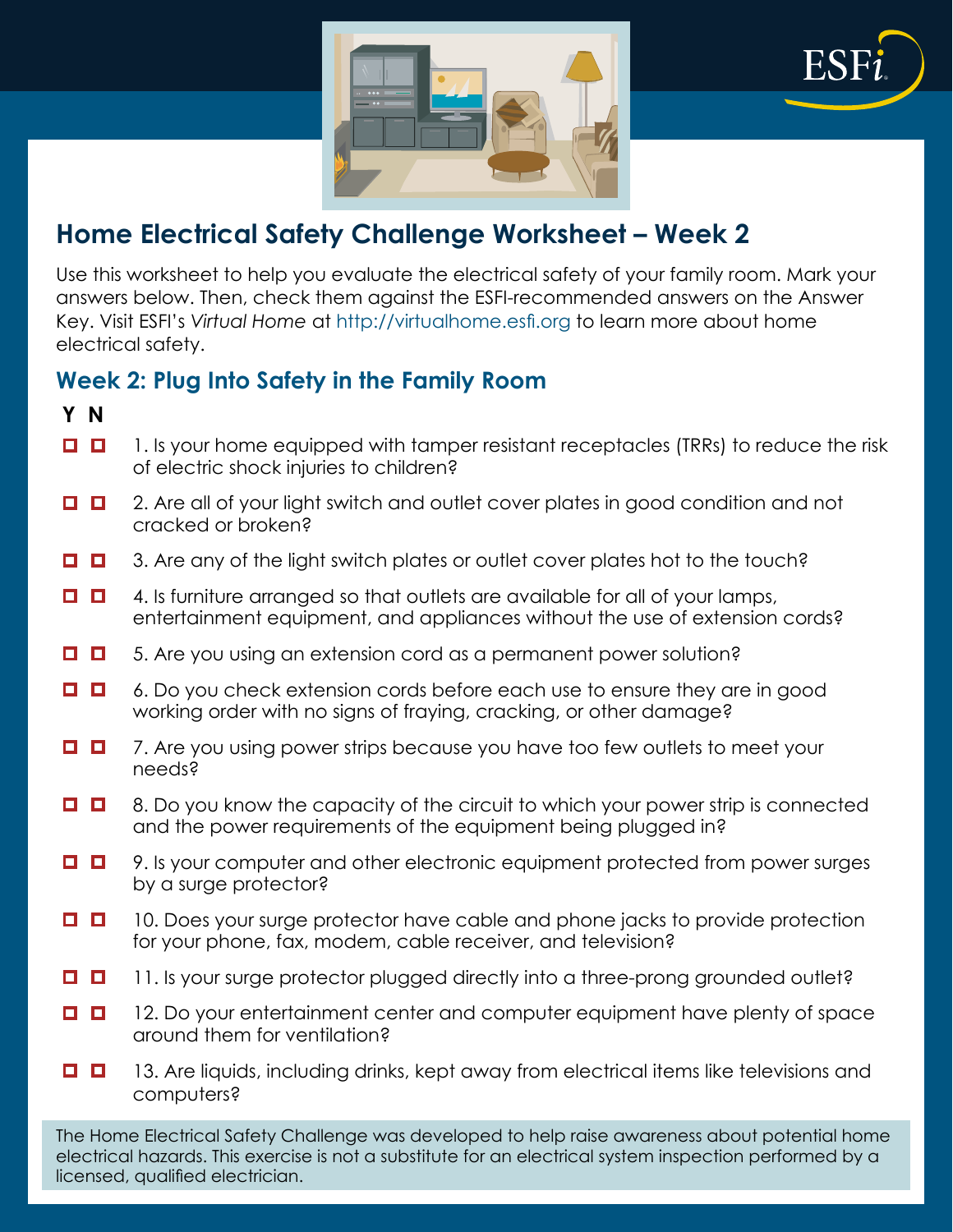



Use this worksheet to help you evaluate the electrical safety of your bedroom. Mark your answers below. Then, check them against the ESFI-recommended answers on the Answer Key. Visit ESFI's *Virtual Home* at http://virtualhome.esfi.org to learn more about home electrical safety.

## **Week 3: Wake Up to Safety in the Bedroom**

#### **Y N**

- $\Box$   $\Box$  1. Do you have working smoke alarms in each bedroom, outside each sleeping area, and on every level of your home?
- $\Box$   $\Box$  2. Have you tested your smoke alarms this month?
- $\Box$   $\Box$  3. Are combustibles like paper or fabric located near your lamps or light bulbs?
- $\Box$  4. Do you know the recommended bulb wattages for your light fixtures?  $\Box$
- o.  $\Box$  5. Are you using bulbs with the correct wattage?
- o. ■ 6. Are all light bulbs screwed securely into the sockets?
- $\Box$   $\Box$  7. Is your portable air conditioner plugged into its own dedicated circuit?
- $\Box$   $\Box$  8. Have you cleaned your portable air conditioners in preparation for the summer season?
- **D** 9. Does your ceiling fan have a wobble?  $\Box$
- 10. Have you dusted/cleaned your ceiling fan recently?  $\Box$
- $\Box$   $\Box$  11. Do you leave portable electronic devices and/or their battery chargers plugged in even after they are fully charged?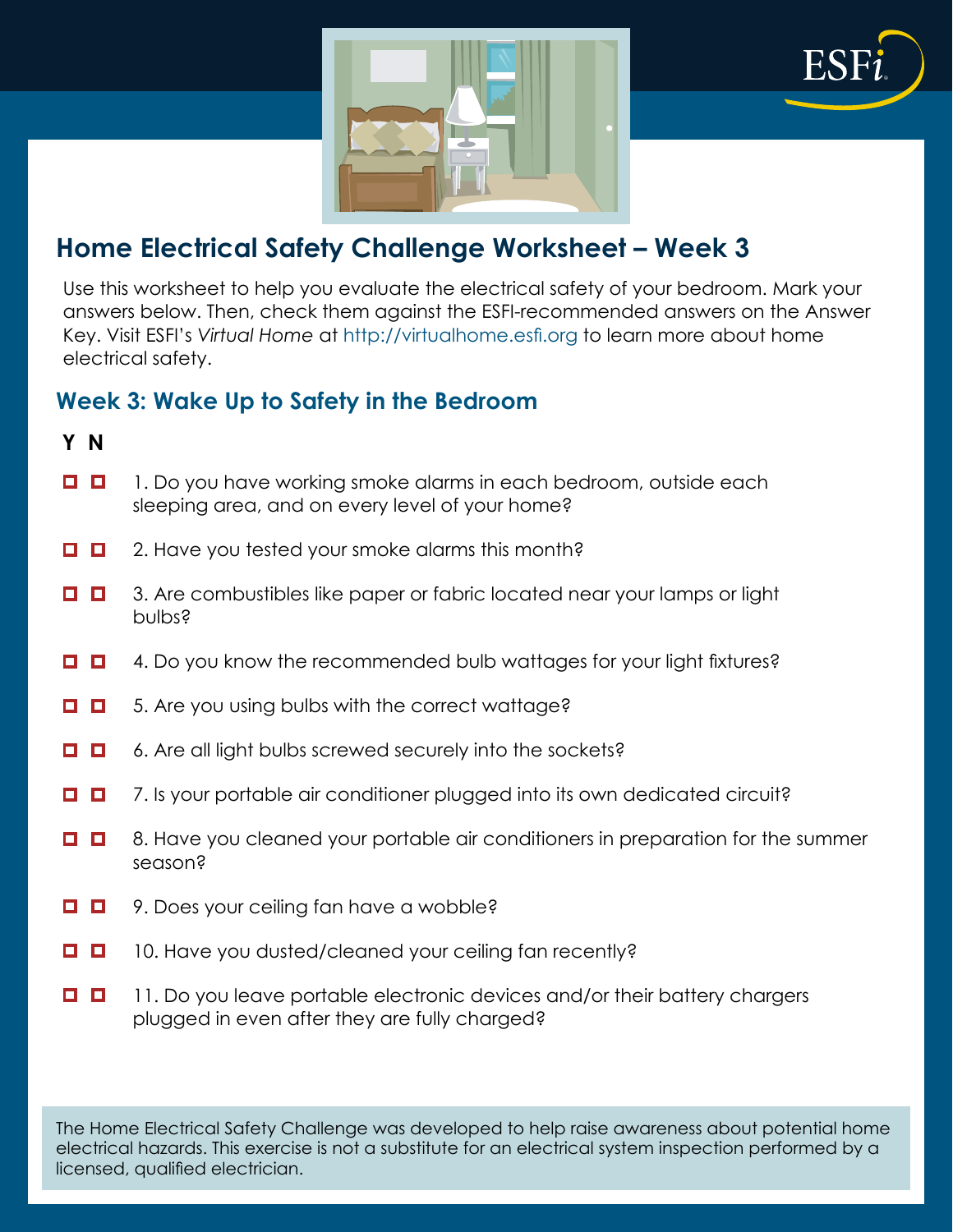



Use this worksheet to help you evaluate the electrical safety of your basement. Mark your answers below. Then, check them against the ESFI-recommended answers on the Answer Key. Visit ESFI's *Virtual Home* at http://virtualhome.esfi.org to learn more about home electrical safety

## **Week 4: Build a Foundation of Safety in the Basement**

 **Y N**

- $\Box$   $\Box$  1. Does your circuit breaker box have a label to indicate when your last electrical system inspection took place?
- $\Box$   $\Box$  2. Are all of your circuit breakers labeled to indicate their correct amperage and which outlets/circuits/rooms they service?
- $\Box$  3. Have your standard circuit breakers been replaced with arc fault circuit interrupters (AFCIs) that offer a higher level of fire protection?
- $\Box$  $\Box$  4. Did you test your AFCIs yet this month?
- $\Box$   $\Box$  5. Have you ever received even a slight shock from one of your large appliances?
- **□ □** 6. Do your washing machine and/or dryer move or vibrate excessively when operating?
- $\Box$   $\Box$  7. Is the area around your dryer clean and free of clutter?
- $\Box$  8. Do you clean your dryer lint filter after each load?
- $\Box$  9. Did you have your furnace cleaned and inspected by a licensed, qualified professional yet this year?
- $\Box$   $\Box$  10. Is your furnace properly vented to the outside?
- $\Box$  11. Do you have a working carbon monoxide alarm on each level of your home and outside each sleeping area?
- $\Box$   $\Box$ 12. Is the temperature on your water heater set to 120° Fahrenheit or below?